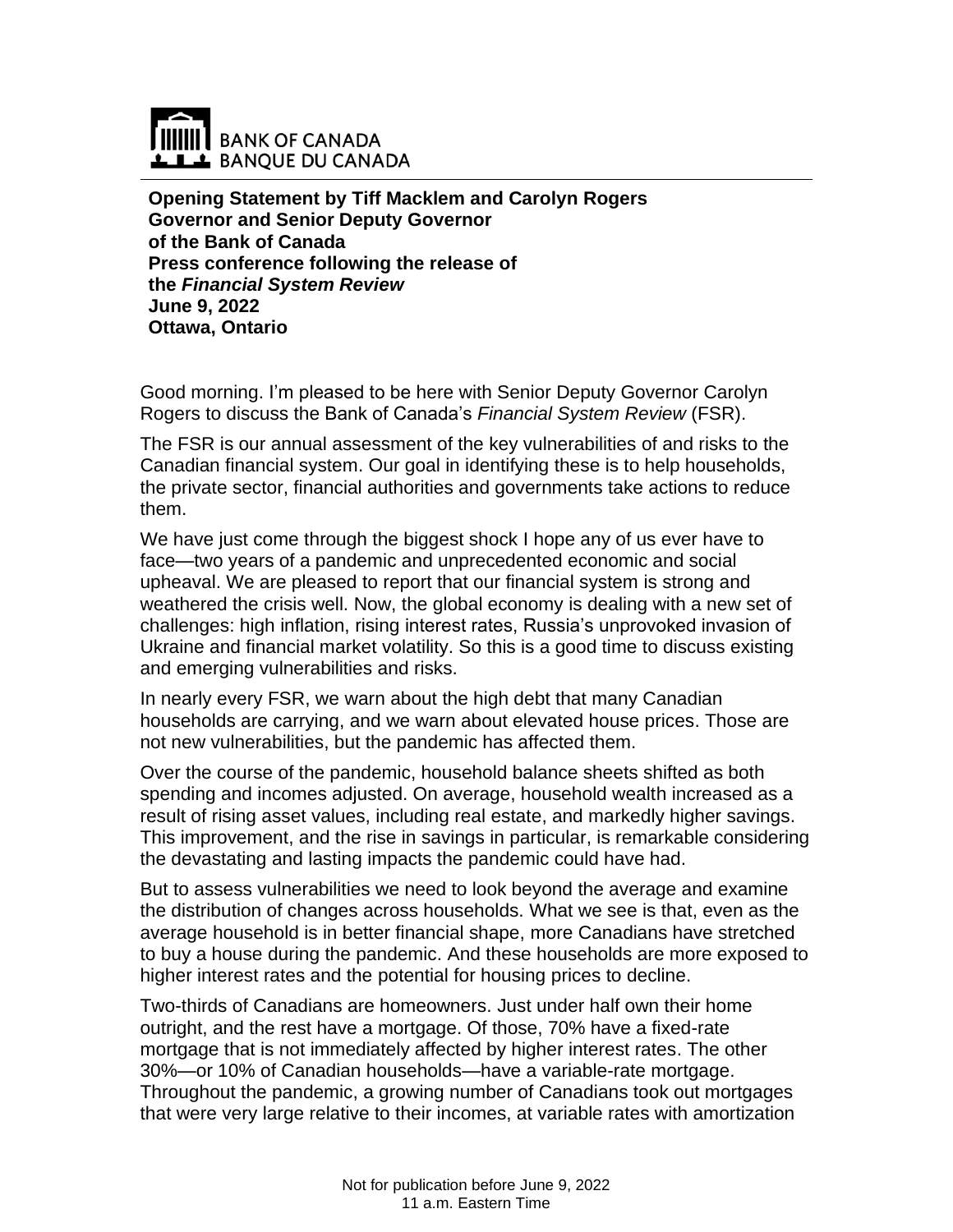periods of more than 25 years. And our models suggest that the most highly indebted households saw only a small increase in their liquid assets in that time.

This brings me to our second, and related, vulnerability—elevated house prices. Strong demand for more living space, low interest rates, inadequate supply, increased investor activity and expectations of future price increases all made for a hot market during the pandemic. House prices rose about 50%, on average, since the beginning of the pandemic. As Canadians return to more normal activities and interest rates rise, we expect to see some moderation in the housing market. Indeed, this has started. Recent data indicate a marked decline in the level of resale activity from its peak. And even if house prices are up sharply on a year-over-year basis, some markets have recently seen declines.

With inflation well above the 2% target and the Canadian economy overheating, the Bank's number one priority is to get inflation back to target, and we are raising interest rates to make that happen. Labour markets are very strong, and household balance sheets have improved overall. The economy can handle indeed needs—higher interest rates. And given the unsustainable strength of housing activity, moderation in housing would be healthy. But high household debt and elevated house prices are vulnerabilities.

If the economy slowed sharply and unemployment rose considerably, the combination of more highly indebted Canadians and high house prices could amplify the downturn. If those in highly indebted households lose their jobs, they would likely need to reduce their spending sharply to continue servicing their mortgage. In addition, a big correction in house prices would reduce both household wealth and access to credit, particularly among the most-indebted households. Were this to affect many households, it could have broad implications for the economy and financial system. This is not what we expect to happen. Our goal is for a soft economic landing with inflation coming back to the 2% target. But it is a vulnerability to watch closely and manage carefully.

Let me now turn to Carolyn to address three global vulnerabilities outlined in the FSR.

## Thank you, Governor.

The final set of vulnerabilities described in our FSR has been highlighted by the war in Ukraine and other geopolitical tensions, and some risks are rising.

Events over the past year have emphasized the interconnected nature of the global financial system. Russia's invasion of Ukraine has increased our concern about cyber security. Globally, state-sponsored cyber attacks have increased in frequency and sophistication since the war in Ukraine began. That increases the risk of attack on a Canadian bank, other financial institution or our financial market infrastructures. Given the interconnected nature of financial markets, the impact of a successful cyber attack on one institution could spread to the broader financial system.

The war has also further added to the level of uncertainty around the transition to a low-carbon economy. In the short term, it threatens global energy security, increasing the dependence on higher emitting fossil fuels like coal, and risks slowing the transition. Over the medium term, transition uncertainty means that